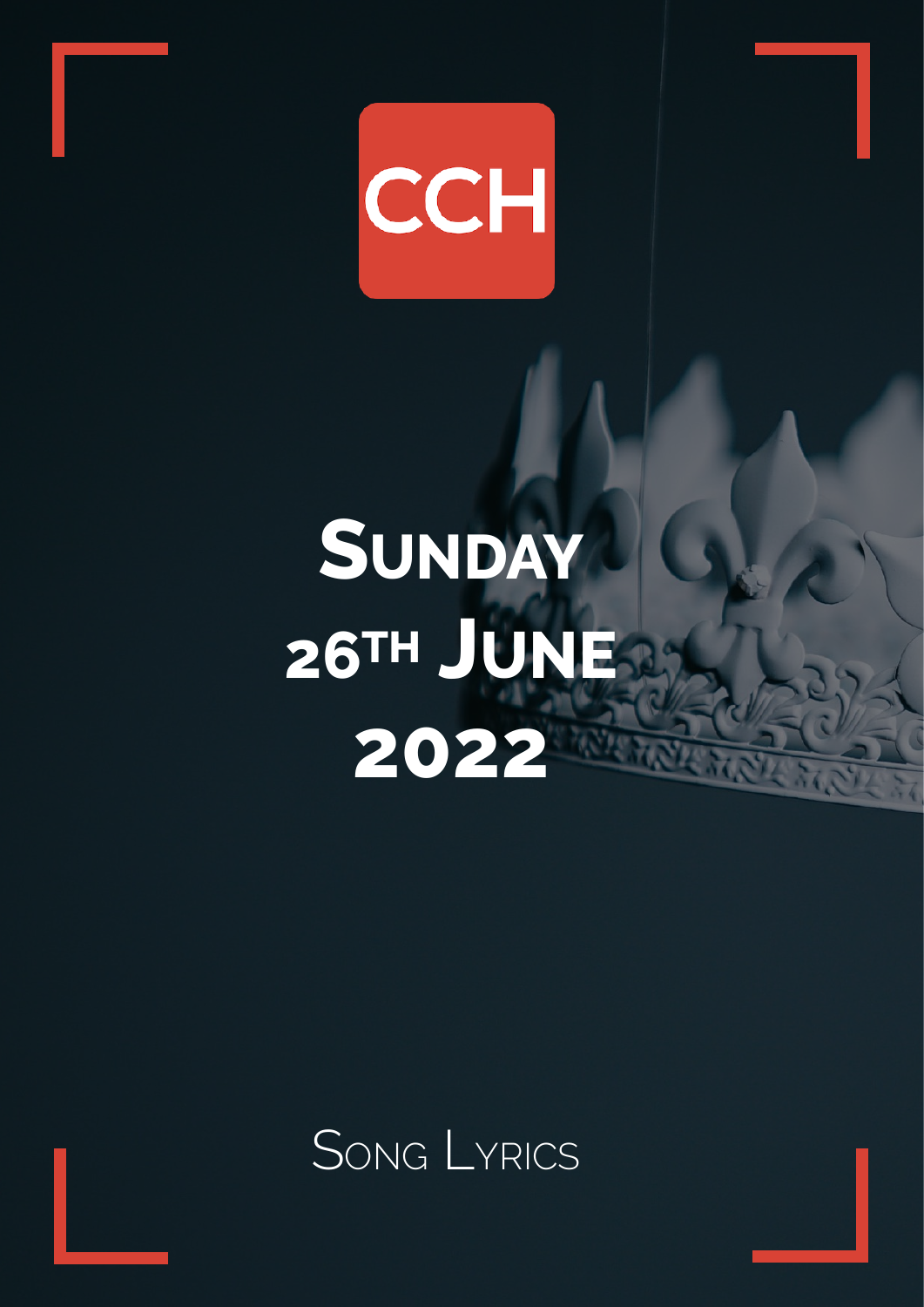## **Holy, holy, holy, Lord God Almighty!**

early in the morning our song of praise shall be. Holy, holy, holy! merciful and mighty, God in three Persons, glorious Trinity!

Holy, holy, holy! All the saints adore Thee, casting down their golden crowns around the glassy sea; cherubim and seraphim falling down before Thee, You were and are and evermore shall be!

Holy, holy, holy! Though the darkness hide Thee, though the eye of sinful man Your glory may not see; You alone are holy; there is none beside Thee, perfect in power, in love, and purity.

Holy, holy, holy! Raise our eyes to Calvary, That we might behold Thy Son condemned upon the tree. Oh, how sin has cost Thee; oh Thy grace and mercy! Christ, fully punished; sinners, fully free!

Holy, holy, holy, Lord God Almighty! All Your works shall praise Your name, in earth, and sky, and sea: Holy, holy, holy; merciful and mighty, God in three Persons, glorious Trinity!

> Reginald Heber Public Domain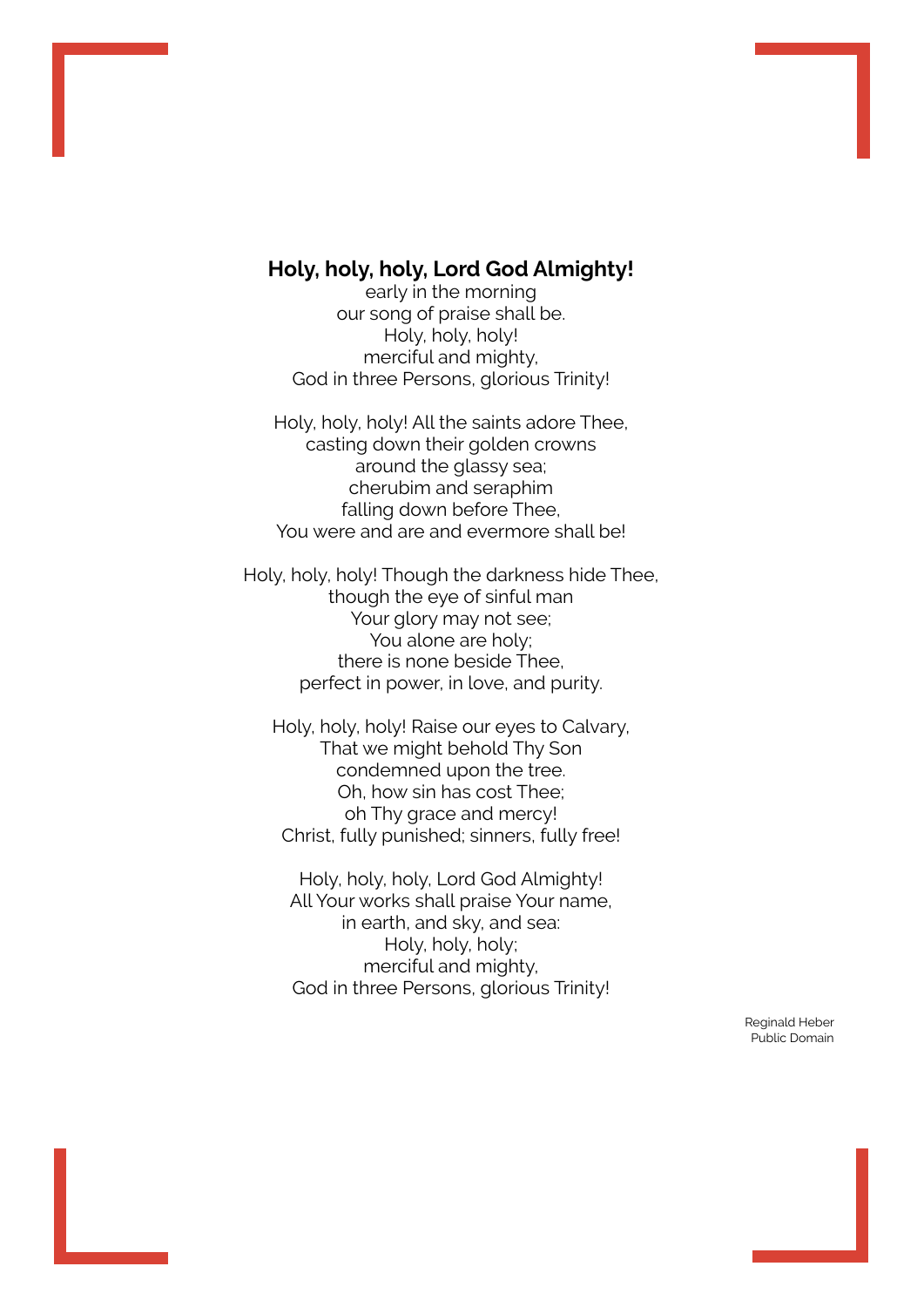### **Come, O Fount of every blessing,**

tune my heart to sing Your grace; streams of mercy, never ceasing, call for songs of loudest praise: Songs of God's abundant treasure sung by angel tongues above, songs that tell the boundless measure of my Lord's unchanging love!

I remember God's great mercy: by His help I've safely come; and I know He will not fail me, but will surely bring me home. Jesus sought me when a stranger wandering far away from God, and, to rescue me from danger, shed for me His precious blood.

Through God's grace I am His debtordaily I this thought renew! Let that grace, Lord, like a fetter bind my wandering heart to You. Prone to wander, Lord I feel it, prone to leave the God I love! Here's my heart, O take and seal it, seal it for Your courts above.

On that day, when freed from sinning, I shall see Your lovely face. Full arrayed in blood-washed linen, how I'll sing Your sovereign grace. Come, my Lord, no longer tarry! Bring Your promises to pass! For I know Your power will keep me, 'til I'm home with You at last.

> Words by Robert Robinson, Additional 4th verse by Bob Kauflin Public Domain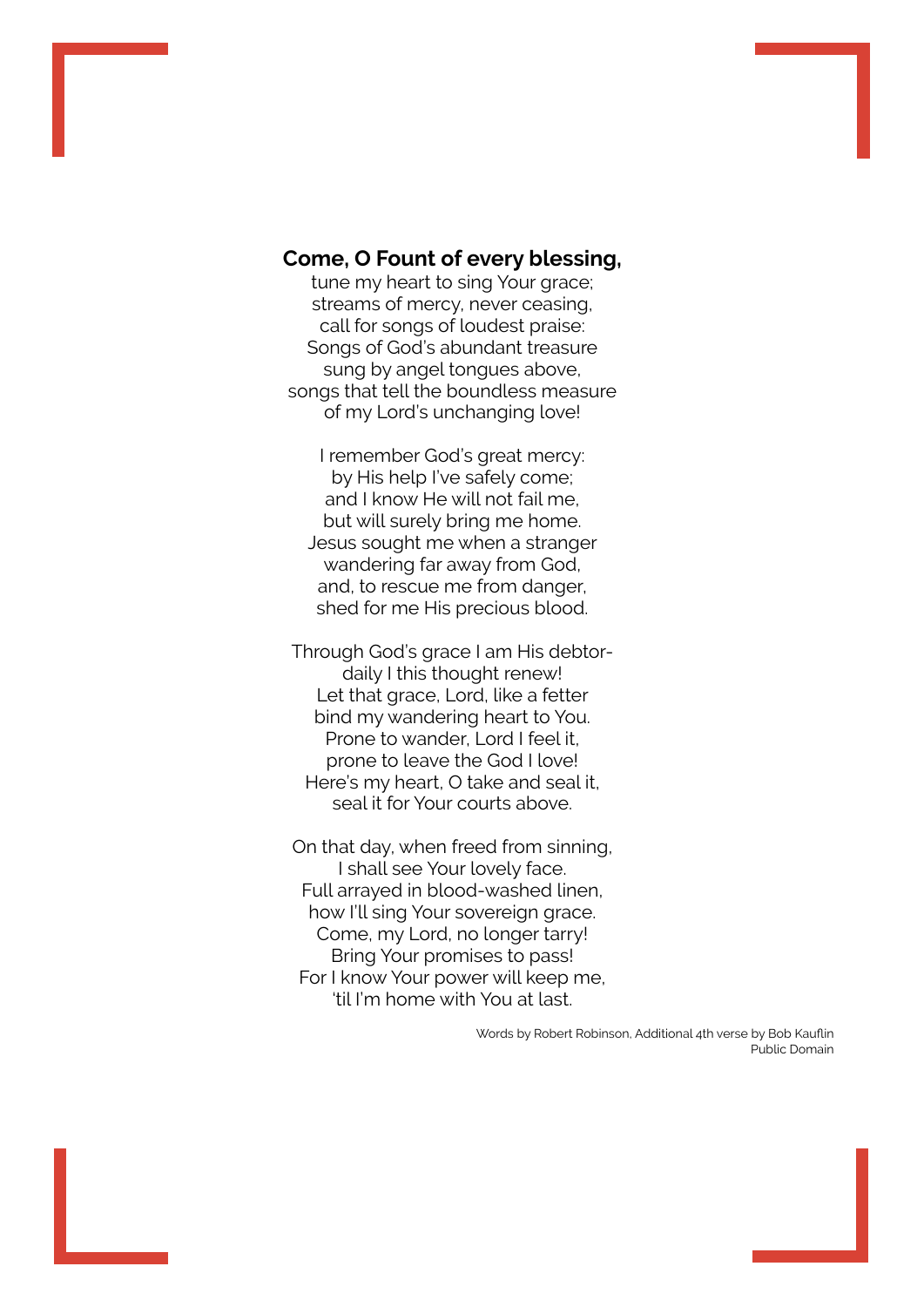#### **What gift of grace is Jesus my redeemer!**

There is no more for heaven now to give. He is my joy, my righteousness, and freedom; my steadfast love, my deep and boundless peace. To this I hold, my hope is only Jesus, for my life is wholly bound to His. Oh how strange and divine, I can sing: all is mine! Yet not I, but through Christ in me.

The night is dark but I am not forsaken. for by my side, the Saviour He will stay. I labour on in weakness and rejoicing, for in my need, His power is displayed. To this I hold, my Shepherd will defend me; through the deepest valley He will lead. Oh the night has been won, and I shall overcome! Yet not I, but through Christ in me.

No fate I dread, I know I am forgiven; the future sure, the price it has been paid. For Jesus bled and suffered for my pardon and He was raised to overthrow the grave. To this I hold, my sin has been defeated. Jesus now and ever is my plea. Oh the chains are released, I can sing: I am free! Yet not I, but through Christ in me.

With every breath I long to follow Jesus; for He has said that He will bring me home. And day by day I know He will renew me, until I stand with joy before the throne. To this I hold, my hope is only Jesus; all the glory evermore to Him. When the race is complete, still my lips shall repeat: yet not I, but through Christ in me!

When the race is complete, still my lips shall repeat: yet not I, but through Christ in me! Yet not I, but through Christ in me!

> Jonny Robinson, Rich Thompson, Michael Farren © 2018 CityAlight Music CCLI Licence: 2316272